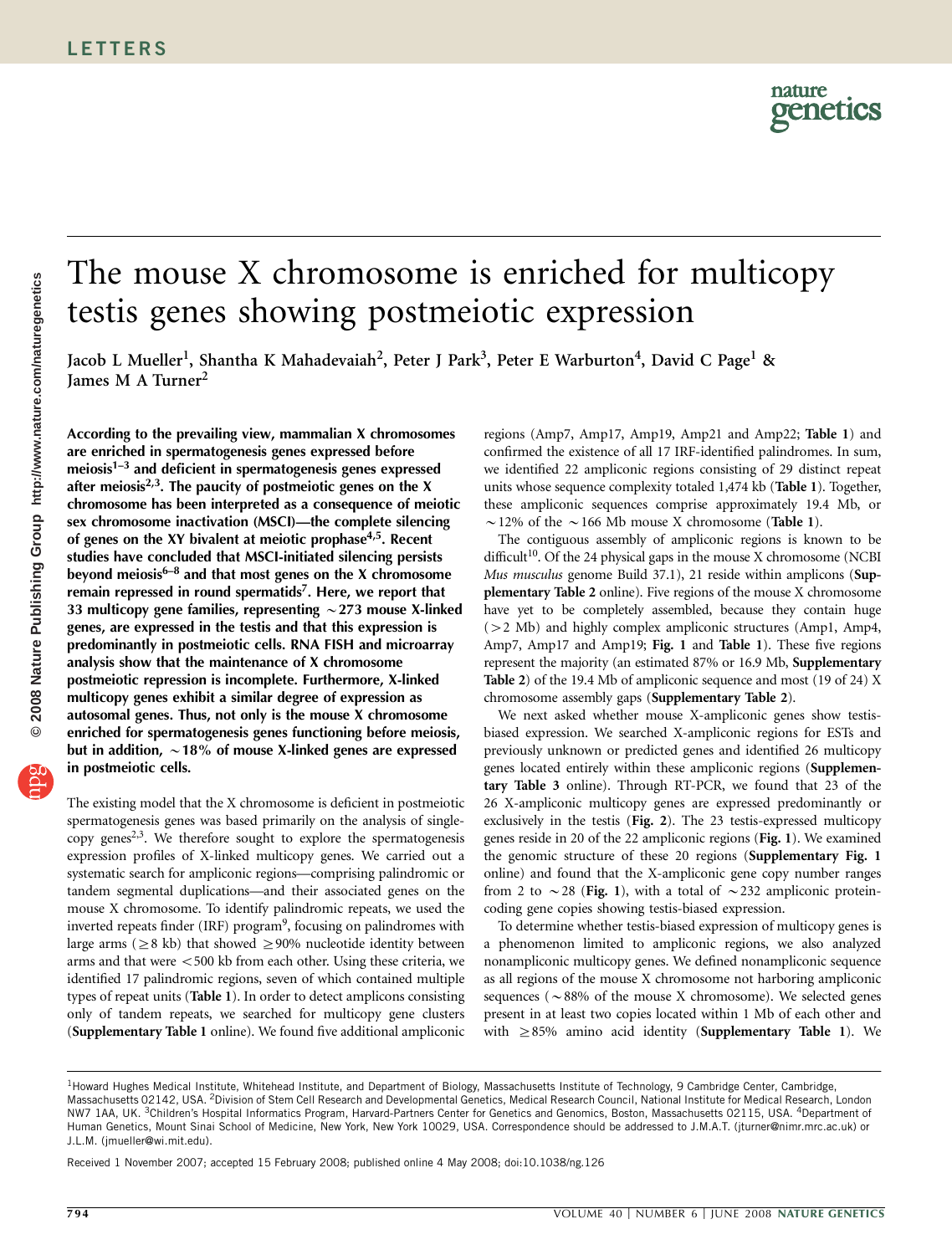<span id="page-1-0"></span>Table 1 Ampliconic regions of the mouse X chromosome

|                  | Map position<br>(Mb) | Repeat unit<br>size in kb | Percentage<br>identity | Total ampliconic<br>sequence in kb | Gene<br>families    | Copy<br>number <sup>a</sup> |
|------------------|----------------------|---------------------------|------------------------|------------------------------------|---------------------|-----------------------------|
| Amp1             | $3.00 - 4.85$        | 40.3 (105.0)              | 99.20                  | 3,960 <sup>b</sup>                 | EG668965            | ~1.8                        |
|                  |                      | 29.8 (108.0)              | 99.52                  |                                    | Gmcl1l              | $\sim$ 21                   |
| Amp <sub>2</sub> | 7.45-8.05            | 15.2                      | 96.23                  | 197.6                              | Ssxb                | 13                          |
| Amp3             | $8.10 - 8.25$        | 23.4 (49.2)               | 93.23                  | 98.4                               | Fth <sub>17</sub>   | 6                           |
|                  |                      |                           |                        |                                    | Zfp161              | $\overline{2}$              |
| Amp4             | 23.20-29.80          | 34.3                      | 98.9                   | 4,720 <sup>b</sup>                 | Slx                 | $\sim$ 25                   |
|                  |                      | 25.7                      | 96.86                  |                                    | E330016L19Rik       | $\sim$ 21                   |
| Amp5             | 33.65-34.40          | 21.0                      | 95.32                  | 357.0                              | <b>Rhox</b>         | 28                          |
| Amp6             | 49.77-49.89          | 8.5(42.3)                 | 96.31                  | 84.6                               | Cxx1                | 3                           |
| Amp7             | 50.32-52.18          | 93.0 <sup>c</sup>         | 99.96 <sup>c</sup>     | 2,400 <sup>b</sup>                 | 4930527E24Rik       | $\sim$ 14                   |
| Amp8             | 66.65-66.81          | 25.2 (64.6)               | 99.59                  | 129.2                              | <b>Magea</b>        | $\overline{c}$              |
|                  |                      |                           |                        |                                    | 4930567H17Rik       | $\overline{c}$              |
| Amp9             | 69.32-69.57          | 27.1                      | 99.06                  | 197.1                              | XIr                 | 12                          |
|                  |                      | 25.4 (38.6)               | 97.23                  |                                    |                     |                             |
| Amp10            | 70.88-71.23          | 46.6 (53.7)               | 99.32                  | 173.8                              | <b>Sstx</b>         | 3                           |
|                  |                      | 15.6 (19.8)               | 96.64                  |                                    | EG434797            | $\overline{c}$              |
| Amp11            | 74.10-74.52          | 16.4                      | 98.21                  | 75.2                               | Obp1                | $\overline{7}$              |
|                  |                      | 13.0                      | 93.22                  |                                    |                     |                             |
| Amp12            | 87.62-88.26          | 34.6                      | 99.84                  | 148.8                              | Mageb               | 8                           |
|                  |                      | 30.5 (39.8)               | 98.62                  |                                    |                     |                             |
| Amp13            | 90.92-91.12          | 21.4 (52.0)               | 99.36                  | 104.0                              | Zxd                 | $\overline{c}$              |
| Amp14            | 98.86-99.17          | 17.4 (35.8)               | 98.12                  | 294.4                              | Dmrtc <sub>1b</sub> | 12                          |
|                  |                      | 19.8 (43.6)               | 95.31                  |                                    |                     |                             |
| Amp15            | 99.18-99.31          | 13.0 (32.2)               | 99.03                  | 64.4                               | Pabpc112            | $\overline{c}$              |
| Amp16            | 114.53-114.61        | 17.1                      | 95.68                  | 34.2                               | Tgif2lx             | $\overline{a}$              |
| Amp17            | 119.50-121.60        | 125.6 <sup>c</sup>        | 99.89 <sup>c</sup>     | 2,020 <sup>b</sup>                 | <b>Srsx</b>         | $\sim$ 14                   |
|                  |                      |                           |                        |                                    | LOC665542           | $\sim$ 12                   |
| Amp18            | 130.42-130.92        | 86.8                      | 98.81                  | 358.1                              | Pramel3             | 9                           |
| Amp19            | 142.72-145.62        | 190.3 <sup>c</sup>        | 97.74 <sup>c</sup>     | 3,800 <sup>b</sup>                 | Ott                 | $\sim$ 12                   |
| Amp20            | 147.75-147.90        | 28.6                      | 99.22                  | 57.2                               | LOC207318           | $\overline{c}$              |
| Amp21            | 149.33-149.48        | 17.4 <sup>c</sup>         | 99.73c                 | 69.6                               | 4921511M17Rik       | 4                           |
| Amp22            | 150.24-150.45        | 43.8 <sup>c</sup>         | 99.17 <sup>c</sup>     | 87.6                               | Magea               | 6                           |
| Total            |                      | 1,474.5                   |                        | 19.43 Mb                           |                     | 254                         |

© 2008 Nature Publishing Group http://www.nature.com/naturegenetics **© 2008 Nature Publishing Group http://www.nature.com/naturegenetics**

Map position coordinates are from the University of California Santa Cruz Genome Browser (February 2006). Arm lengths for each repeat unit in an ampliconic region were defined by the IRF program. Seven ampliconic regions (Amp1, Amp4, Amp9, Amp10, Amp11, Amp12 and Amp14) contain two different repeat unit types. In some cases, IRF-defined arms are truncated forms (as a result of indels and/or dissimilar sequence stretches, see Supplementary Fig. 1 for examples) of larger repeat units. Complete repeat unit sizes are shown in parentheses adjacent to the IRFdefined sizes. Only genes landing entirely within a repeat arm are listed. Repeat units with  $> 90\%$  arm-to-arm identity and arms >8 kb were selected from the IRF analysis. In cases in which multiple repeat units can be paired, percent identities and repeat unit sizes are given for the largest repeat units. Genes with either testis-biased or testis-specific expression (Fig. 2) are shown in bold.

aDoes not include pseudogenes identified in NCBI assembly 37.1. For unassembled ampliconic regions, we provide estimates based only upon NCBI assembly 37.1, thus the gene copy number could change upon contiguous assembly of the region. bTotal amplicon sequence space estimates were based upon the number of BAC-end sequences (Supplementary Table 2). <sup>c</sup>Tandem duplicated repeats not identified by IRF (percent identities and arm lengths were determined via dot-plots and ClustalW alignments).

identified ten multicopy genes ([Fig. 1](#page-2-0)), which ranged in copy number from 2 to 14, totaling to 41 gene copies. Like the X-ampliconic genes, all ten nonampliconic multicopy genes showed testis-biased expression ([Fig. 2](#page-2-0)). This indicates that the mouse X chromosome has at least 33 multicopy genes (23 ampliconic and 10 nonampliconic) with testisbiased gene expression. Given that there are 1,555 X-linked genes (NCBI Build 37.1), then  $\sim$  18% (232 ampliconic + 41 nonampliconic  $=$  273 gene copies) of X-linked genes are multicopy genes with testisbiased expression, assuming that all copies of each family are expressed. Testis ESTs for multicopy family members (Supplementary Table 3) and copy-specific RT-PCR assays (Supplementary Fig. 2 online) both suggested that most, if not all, of the 33 multicopy genes are expressed from more than a single copy.

We then determined whether the 33 multicopy X-linked genes are expressed in germ cells or somatic testis cells. We carried out RT-PCR on XXSry and XXSxr<sup>b</sup> testes that lack germ cells as a result of a combination of the absence of spermatogonial proliferation factor  $Eif2s3y$  as well as the toxic effects of double X chromosome dosage<sup>11,12</sup>. For 28 of the 33 multicopy genes, no expression was detected in either XXSry or XXSxr<sup>b</sup> testes ([Fig. 3a](#page-3-0)), indicating that these 28 multicopy genes are germ cell–specific.

Next, we established at what stage of spermatogenesis these 28 germ cell–specific genes initiate expression. In prepubertal mice, the first wave of spermatogenesis is a synchronized process, with progressively more mature spermatogenic cell types appearing at defined time points after birth. Prepubertal mice thus allow the correlation of expression patterns with the appearance of specific germ cell substages. We found that 20 of the 28 multicopy X-linked genes initiate expression at or after 18.5 days post partum (d.p.p.) ([Fig. 3b](#page-3-0)), when secondary spermatocytes and round spermatids first appear. The other eight X-linked genes initiate expression before meiosis, at 7.5 d.p.p. ([Fig. 3b](#page-3-0)), and this early expression would mask any potential postmeiotic reactivation ([Fig. 4](#page-3-0)). Despite this, we found that most (20 of 28) of X-linked multicopy genes are specifically expressed in postmeiotic spermatogenic cells. This finding is unexpected, as the X chromosome retains a repressed transcriptional state in postmeiotic cells $6-8$ .

To address the degree of postmeiotic repression, we examined nascent transcription of individual X-linked genes in round spermatids using RNA FISH ([Fig. 4](#page-3-0)). We selected four single-copy X-linked genes: Xiap, Scml2, Fmr1 and Zfx. In a previous microarray study, each of these genes was found to be subject to MSCI and to remain repressed during spermiogenesis[7.](#page-5-0) To discriminate between X- and Y-bearing round spermatids, we included a second RNA FISH probe against the spermatid-expressed Y-linked gene Sly

(Supplementary Fig. 3a online), which marks all Y-bearing round spermatids (data not shown). To ensure that the efficiency of RNA FISH was equivalent between different spermatogenic cell types, we also carried out RNA FISH on mice carrying a ubiquitously expressed autosomal transgene (Supplementary Fig. 3b). All four X-linked genes were expressed in spermatogonia and then silenced in all late pachytene spermatocytes examined ([Fig. 4](#page-3-0); see legend for quantitation). This repression was maintained in most of the X-bearing round spermatids, but in contrast to previous reports, three of the four genes also showed some degree of reactivation: 0%, 7%, 17% and 18% for Xiap, Scml2, Fmr1 and Zfx, respectively (see legend of [Fig. 4](#page-3-0) and Supplementary Table 4 online for details of quantification).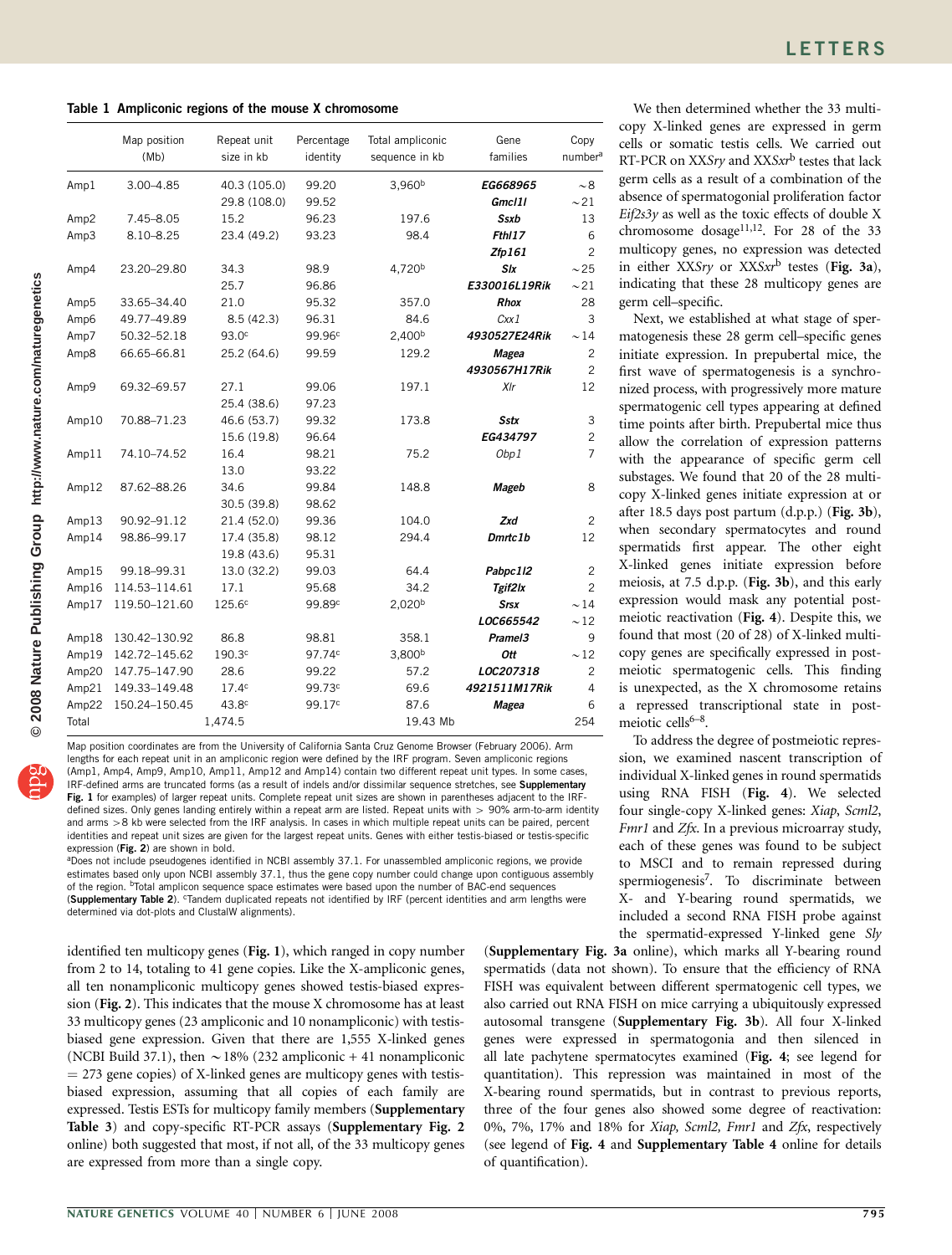<span id="page-2-0"></span>

Figure 1 Mouse X chromosome ampliconic regions containing testis-expressed genes. (a) Examples of complexity (Amp1, left), massive scale (Amp4, center) and tandem duplications (Amp19, right) in ampliconic regions. Each ampliconic region is compared to itself in a triangular dot-plot. Individual dots represent a perfect match of 200 nucleotides. Horizontal lines and vertical lines depict direct and inverted repeats, respectively. Shaded gray regions represent physical gaps in the sequence assembly. Primary (black) and secondary (gray) amplicons, or repeat units, are shown below the dot-plots as arrows. The size of each region is shown below the amplicon arrows. (b) Mouse X chromosome with ampliconic regions shown in blue. (c) Position of ampliconic and nonampliconic multicopy genes and their copy number. Asterisks denote copy number estimates, as they fall within incompletely assembled genomic regions. Copy number estimates are based upon the number of intact ORFs in NCBI Build 37.1.

Do other single-copy X-linked genes behave the same way? We analyzed published microarray data from isolated germ cell populations to examine the postmeiotic expression of 278 single-copy genes classified as being expressed specifically in A or B spermatogonia<sup>7</sup>. We calculated the average expression values for these 278 genes in pachytene spermatocytes and round spermatids and found that the average expression in round spermatids is significantly higher than that in pachytene spermatocytes ( $P < 0.0002$ , Wilcoxon ranks-sum test, [Fig. 5a](#page-4-0)). This suggests there is a general low level of postmeiotic reactivation for many genes that are also expressed earlier in A or B spermatogonia. We conclude that, in contrast to the complete meiotic silencing of X-linked genes during MSCI, postmeiotic repression of the X chromosome is incomplete.

Figure 2 Mouse X chromosome ampliconic and nonampliconic multicopy genes show testis-biased expression, as shown by RT-PCR. We assayed 26 ampliconic and 10 nonampliconic multicopy genes across 11 different tissues. Cxx and Obp1 were not detected in any tissues and are therefore not shown. Of the 34 multicopy genes expressed in testis, only Xlr4 did not show testis-biased expression. Other XIr gene family members (XIr3 and  $XIr5$ ) show ubiquitous expression patterns similar to  $XIr4$  (data not shown). Actbis ubiquitously expressed and serves as a control.

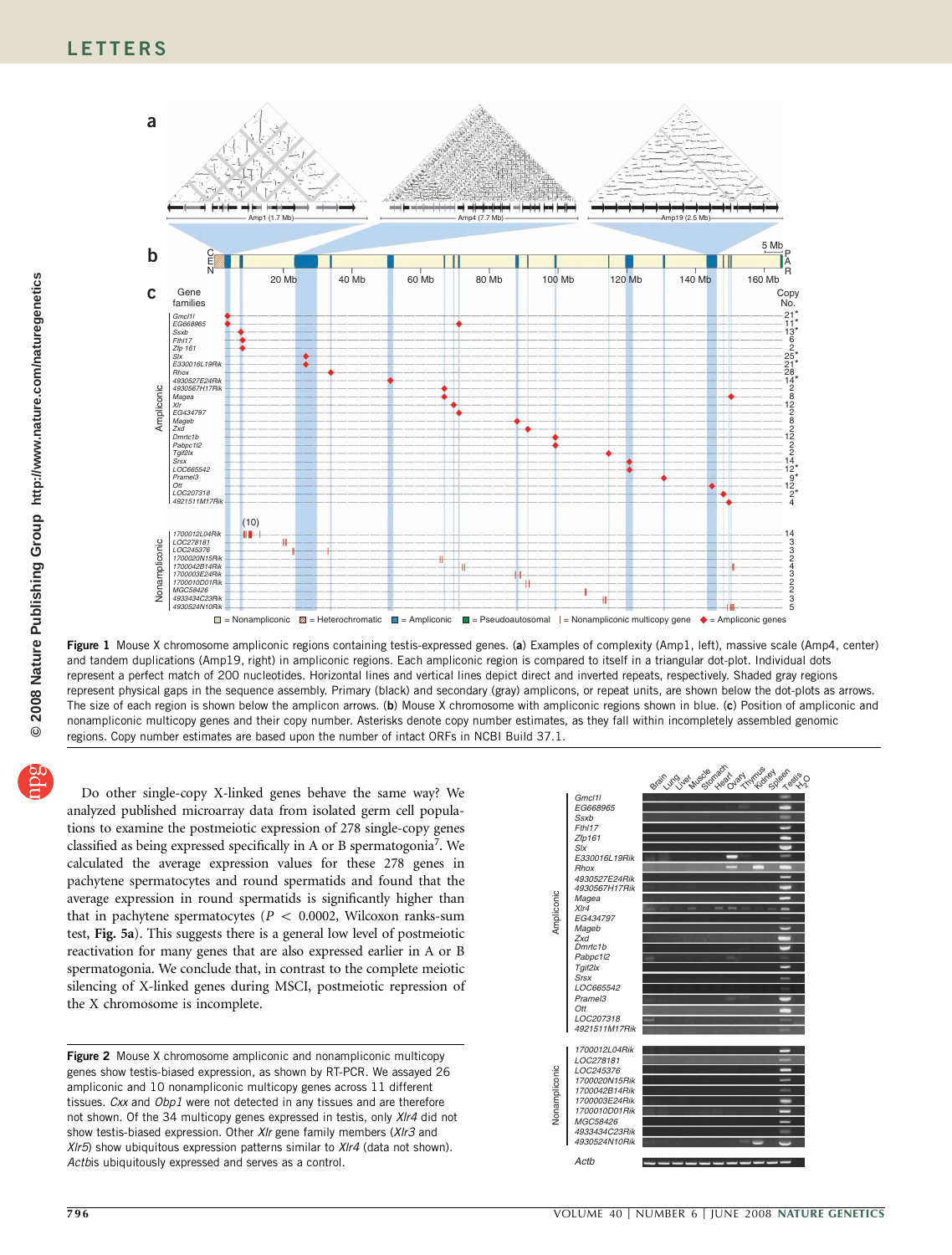<span id="page-3-0"></span>

The reactivation of single-copy X-linked genes in a small percentage of round spermatids provides a potential explanation for the ampli-

fication of spermatid-expressed X-linked genes; increasing gene copy number raises the probability that an X-bearing round spermatid will express a given multicopy gene. To test this, we examined three multicopy genes by RNA FISH:

Figure 4 Multicopy ampliconic genes show a greater degree of reactivation in round spermatids than single-copy genes. Four single-copy and three multicopy X-linked genes were assayed for expression during successive stages of spermatogenesis by RNA/DNA FISH. First column, spermatogonia. All four single-copy genes are expressed at this stage, consistent with previously reported observations (see below for details of quantitation)<sup>[7](#page-5-0)</sup>. In contrast, only one multicopy gene, Ott, is expressed. Second column, pachytene spermatocytes. The sex body is shown by  $\gamma$ H2AX staining. All seven genes are silent in 100% of cells examined ( $n = 100$ ). Third and fourth columns represent examples of expressing and nonexpressing round spermatid cells, respectively. Single-copy genes show reactivation in a minority of round spermatids, as shown by the percentages in the final column (see also Supplementary Table 4). Xiap expression could not be detected in any round spermatids, and so the 'spermatid-expressing' column is blank for this gene. In contrast, multicopy genes show expression in a high percentage of round spermatids. Note that although Ott is neither germ cell–specific nor spermatid-specific by RT-PCR, RNA FISH results indicate high reactivation levels in round spermatids. For spermatogonial RNA FISH quantitation ( $n = 100$  for each gene), cells were substaged on the basis of characteristic cytological criteria. Xiap, Fmr1 and Zfx are expressed in all spermatogonial subtypes, with 97%, 87% and 91% of combined spermatogonia expressing, respectively. ScmI2 is expressed in 97% of type A spermatogonia but is silent in other spermatogonial substages. Ott is expressed in 99% of type A spermatogonia and 56% of intermediate and type B spermatogonia.

Figure 3 Mouse X chromosome ampliconic and nonampliconic multicopy genes are expressed predominantly in germ cells during postmeiotic spermatogenesis, as shown by RT-PCR. (a) All 23 multicopy genes showing testis-biased expression were assayed in wild-type and germ cell–negative XXSry and XXSxrb testes. Only Rhox, Pabpc1l2, Srsx, Pramel3 and Ott show expression in both XXSry and XXS $x^b$  testes. We note that Pramel3 gives faint products, consistent with previous findings<sup>1</sup> that the predominant site of expression for this multicopy gene is in germ cells. (b) Genes showing strict germ cell–specificity were assayed by analysis of the first wave of spermatogenesis in juvenile male mice. 20 of the 28 genes are expressed from 18.5 d.p.p., and the remaining 8—EG668965, Fthl17, Zfp161, Magea, Zxd, Dmrtc1b, 1700003E24Rik and 1700010D01Rik—are expressed from 7.5 d.p.p.

Ott ( $\sim$  12 copies), 4930527E24Rik ( $\sim$  14 copies) and Slx ( $\sim$  25 copies). Unlike the single-copy X-linked genes, all three multicopy genes showed RNA FISH signals in most of the X-bearing round spermatids (Fig. 4). Furthermore, the percentage of X-bearing round spermatids that showed expression increased with gene copy number: 54% for Ott, 78% for 4930527E24Rik and 93% for Slx. For comparison, we examined the frequency of round spermatid expression for a single-copy spermatid-specific autosomal gene, Zscan2. We detected Zscan2 RNA FISH signals in 64% of round spermatids, a frequency similar to that of the three X-linked multicopy genes. The

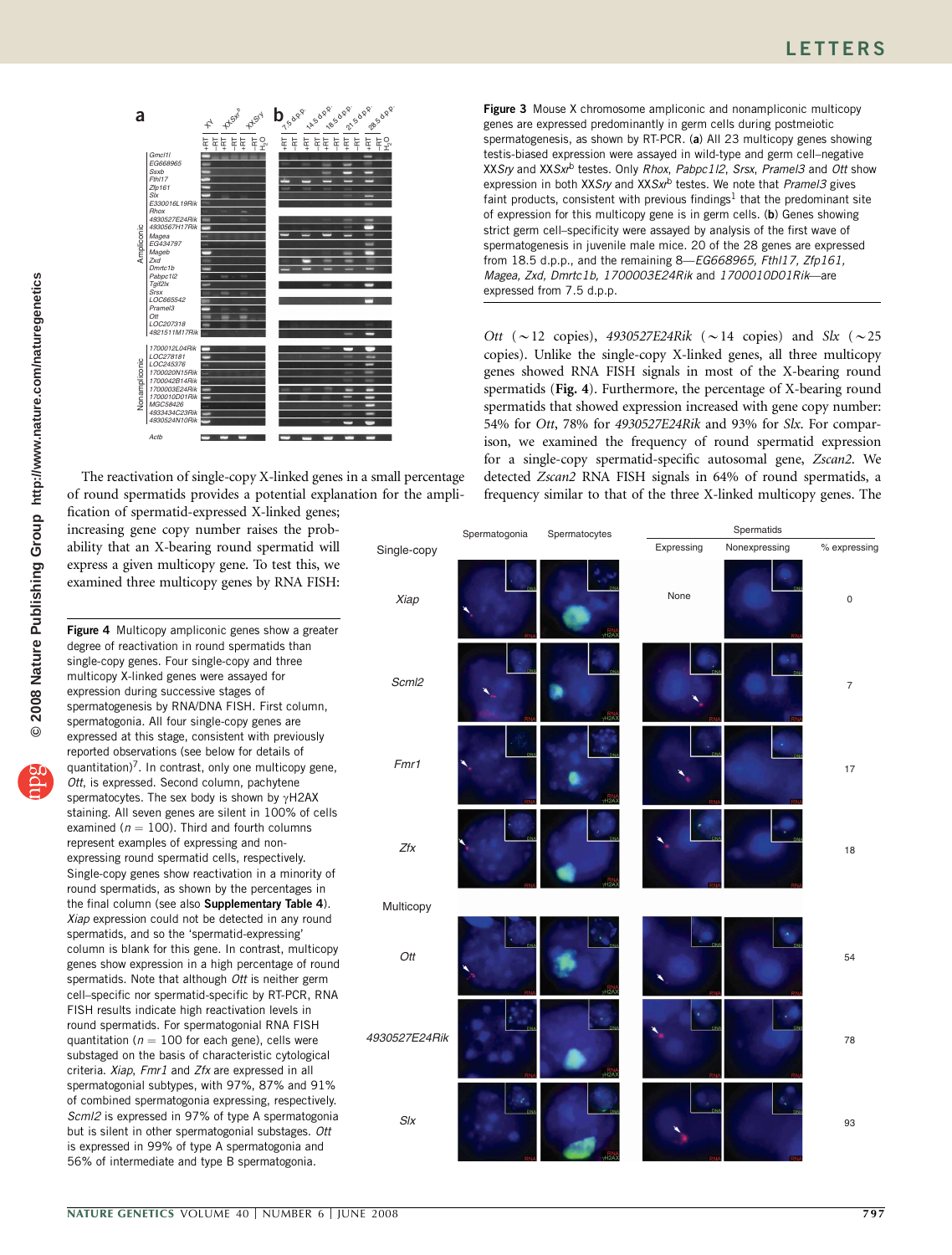<span id="page-4-0"></span>

high percentage of X-bearing round spermatids expressing a given multicopy gene—in contrast to the low percentage expressing single-copy X-linked genes—suggests that gene amplification facilitates higher gene expression in the face of postmeiotic X chromosome repression.

Do multicopy X-linked genes show higher spermatid expression than single-copy X-linked genes at the level of mature RNA? To address this, we analyzed published microarray data from isolated cell populations of pachytene spermatocytes and round spermatids<sup>7</sup>. We identified 24 X-linked multicopy genes, 552 X-linked single-copy genes and 20,236 autosomal genes. In pachytene spermatocytes, both X-linked multicopy and single-copy genes show expression consistent with the presence of MSCI (Fig. 5b). However, in round spermatids, X-linked multicopy genes show a significantly higher average expression than X-linked single-copy genes ( $P < 10^{-5}$ , Wilcoxon ranks-sum test, Fig. 5b and Supplementary Table 5 online). This high degree of postmeiotic X-linked multicopy gene expression further suggests that the amplification of genes on the X chromosome compensates for postmeiotic repression.

Evolutionary models predict the accumulation of male advantage alleles on  $X$  chromosomes<sup>13</sup>. X-linked spermatogenesis genes identified before this study are primarily expressed in premeiotic cells<sup>1,2</sup>. Here we describe a collection of 33 X-linked multicopy genes that are expressed in postmeiotic spermatogenic cells. Some of these gene families may have important roles during sperm maturation, including Gmcl1l, whose autosomal paralog Mgcl1 is required for acrosome formation and spermatid chromatin condensation $14$ , and 1700012L04Rik, which encodes a recently identified spermatid-specific histone variant, H2AL1 (ref. 15).

To understand the unusual expression pattern of X-linked multicopy genes in the context of postmeiotic repression, we have reexamined the extent of X-chromosome repression during spermiogenesis. Postmeiotic X repression is incomplete, as singlecopy X-linked genes with premeiotic expression show varying extents of reactivation. This reconciles the apparent conflict between studies documenting the existence of a repressed X chromosome in post-meiotic spermatogenic cells<sup>[6–8](#page-5-0)</sup> and those showing reactivation of selected single-copy X-linked genes<sup>16</sup>. Notably, we find that X-linked multicopy genes yield an elevated frequency of expressing X-bearing

Figure 5 Microarray analyses of single-copy and multicopy genes on the X chromosome. (a) Mean expression  $(\pm 2 \text{ s.e.m.})$  of 278 single-copy genes, previously defined as being expressed solely in spermatogonia<sup>7</sup>, in A and B spermatogonia (AS and BS), pachytene spermatocytes (PS) and round spermatids (RS). (b) Mean expression of autosomal (A), X-linked single-copy (XSC), and X-linked multi-copy (XMC) genes in pachytene spermatocytes and round spermatids. P values were determined via Wilcoxon ranks-sum tests. (c) Multicopy genes evade the effects of X chromosome postmeiotic repression. Single-copy and multicopy X-linked genes show similar average expression during premeiotic spermatogenesis. All X-linked genes are subsequently silenced during MSCI. Following MSCI, single-copy X-linked genes show low reactivation levels, fitting with the postmeiotic repression of the X chromosome. Multicopy X-linked genes show expression levels similar to autosomal genes, thus evading the repressive effects of postmeiotic repression.

round spermatids and that the average expression of these genes is higher than X-linked single-copy genes. It is possible that other compensatory mechanisms, aside from increased copy number, also counteract postmeiotic repression, because rare cases of robust reactivation of single-copy X-linked genes (for example, Uba1) have also been identified<sup>8</sup>. Nevertheless, amplification of X-linked genes may have evolved to compensate for the repressive chromatin environment affecting the X chromosome in postmeiotic cells (Fig. 5c). Indeed, the human X chromosome harbors multicopy genes similar to those described here as well as primate-specific multicopy genes showing postmeiotic expression<sup>9,17,18</sup>.

## **METHODS**

Identification of amplicons and multicopy genes. Individual mouse X chromosome amplicons (palindromic or tandem segmental duplications) were first identified using the inverted repeats finder (IRF) program<sup>9</sup>. We used the Mus musculus reference sequence (NCBI Build 36.1) to select palindromes that had arms  $\geq$ 8 kb and  $\geq$ 90% nucleotide identity between arms, and that were  $<$  500 kb of each other. The  $\geq$ 8 kb arm size restriction, used in previous palindrome analyses<sup>9</sup>, should eliminate all repeats due to recent LINE insertions. Custom tracks can be downloaded (see URLs section below) to display all mouse X chromosome palindromes on the University of California Santa Cruz Genome Browser. In some cases, the IRF program truncated and/or missed palindrome arms. Therefore, to resolve the complete structure of all IRF-identified palindromes, we used custom perl code<sup>19</sup> to characterize their genomic structure via triangular dot-plots (Supplementary Fig. 1).

As the IRF program identifies only palindromes, we used an alternative strategy to detect amplicons in tandem, which could also confirm the IRFidentified amplicons. We used the Biomart program (Ensembl) to obtain all X-linked protein-coding genes with paralogous genes on the X chromosome (Supplementary Table 1). Multicopy genes less than 1 Mb apart, which share  $\geq$  80% amino acid identity between any two copies, and which are not found in multiple copies throughout the mouse genome (for example, retroviral proteins, ribosomal proteins, or olfactory receptors), were considered putative ampliconic regions. Multicopy gene clusters passing these three criteria (Supplementary Table 1) were subjected to triangular dot-plot analysis<sup>[19](#page-5-0)</sup> to determine whether the region was ampliconic. Ampliconic regions identified by this method confirmed the IRF-identified amplicons as well as five new tandemly arrayed amplicons ([Table 1](#page-1-0)). Repeat unit boundaries and percent identities between exclusively tandemly arrayed amplicons were determined via Clustal[W20.](#page-5-0) Multicopy gene clusters fulfilling the three selection criteria, but not present in ampliconic regions were termed nonampliconic multicopy genes. To estimate gene copy number, we used both the NCBI Build 37.1 annotation and protein sequence searches via TBLASTN to the mouse X chromosome reference sequence.

To identify all protein-coding genes within the ampliconic repeats, each repeat unit was repeat masked (see URLs section below) and subsequently compared to the NCBI mouse EST database using  $BLAST^{21}$ . We also searched,